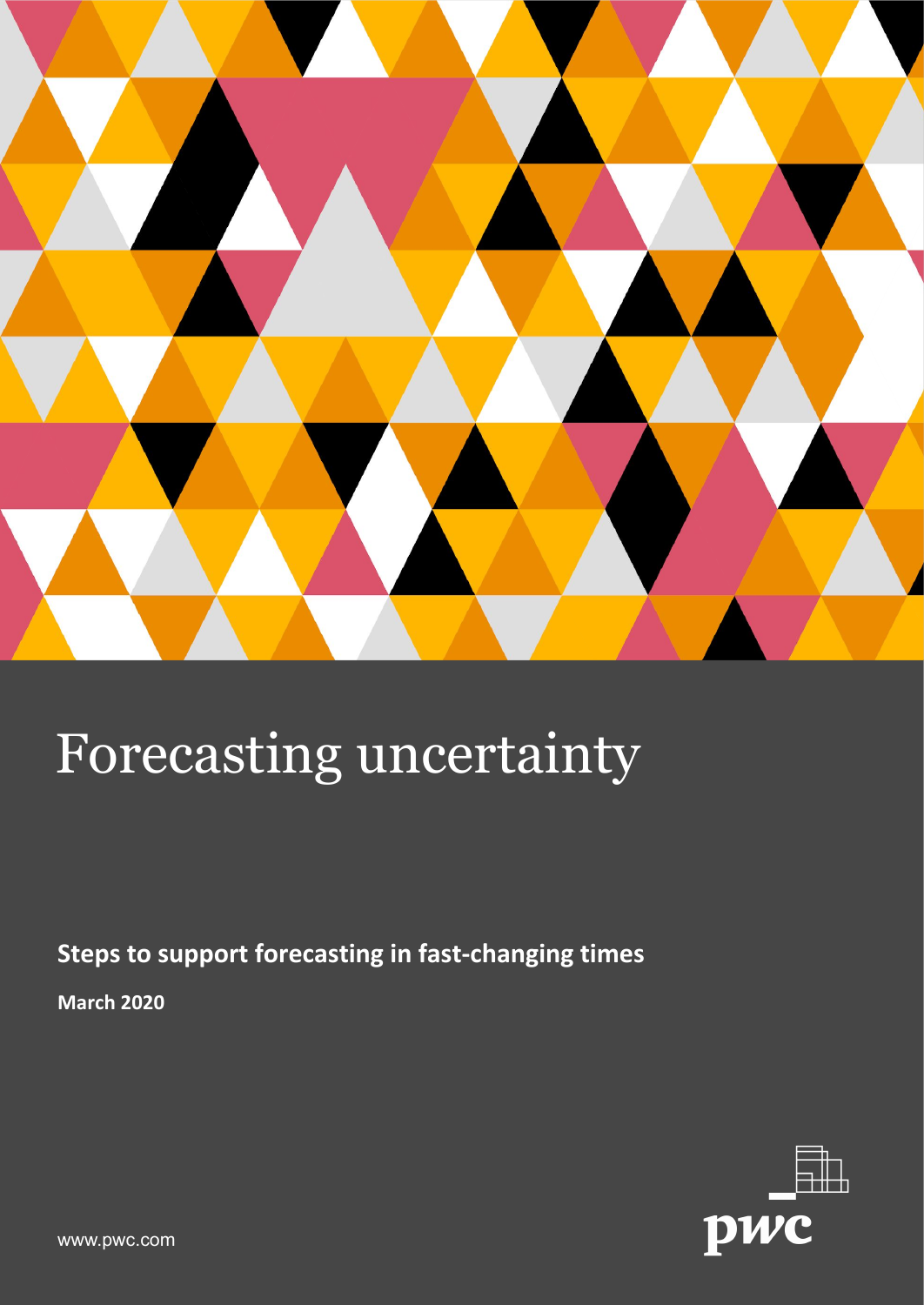Coronavirus (COVID-19) is having far-reaching implications for the economy. Businesses are being stretched beyond what they considered their downside business cases. Focused, pragmatic crisis forecasting can help businesses understand exactly how best to react and to access finance during these uncertain times.



Finance teams are facing increased pressure to reforecast cash flows and perform scenario analysis from internal and external stakeholders

2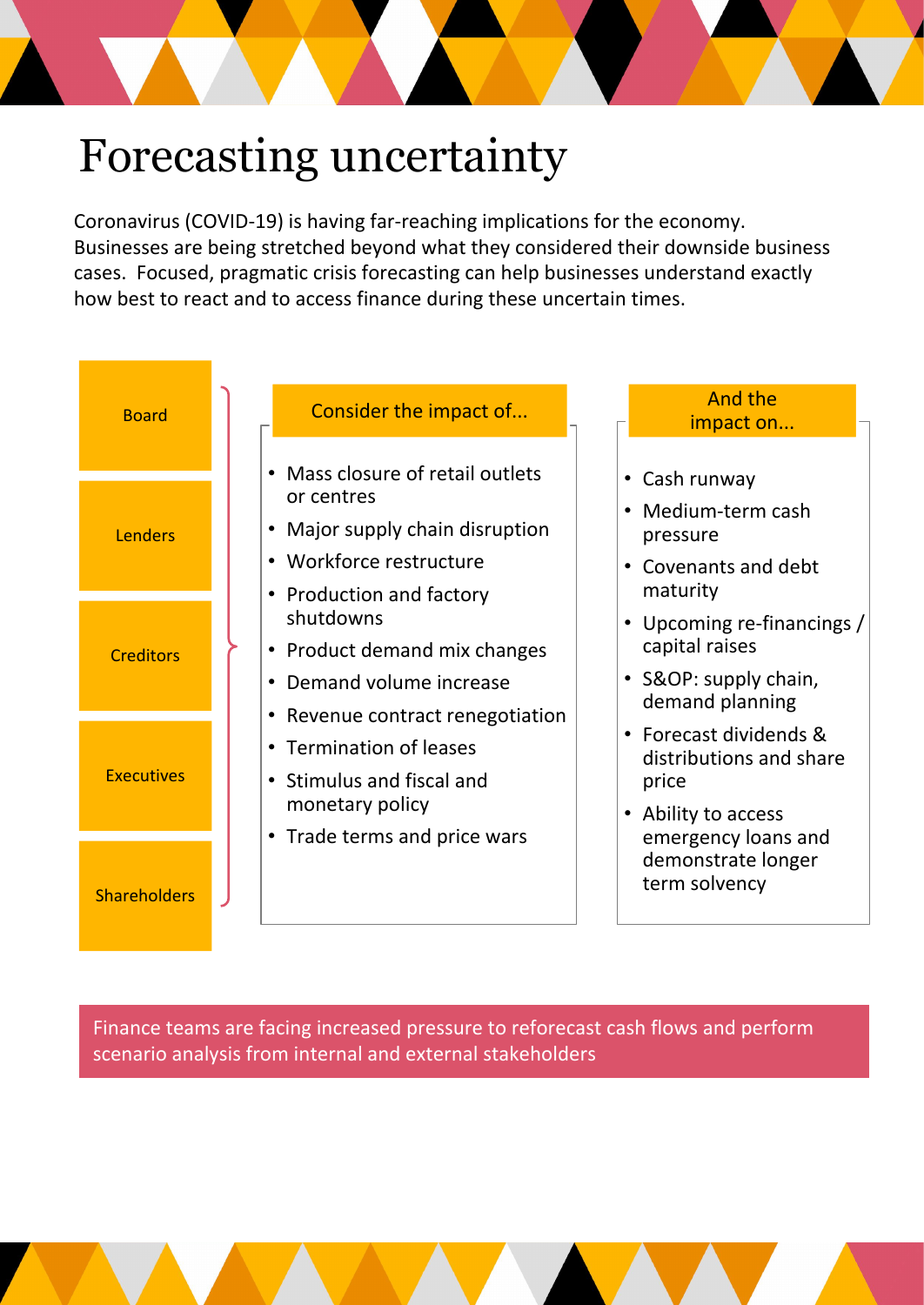#### A three step approach

#### 1. Can my forecasting tool suite

#### answer the questions being asked?

- Many scenarios are whole-of-business and phased over time would **need to be broken down** to run geographic or subject-matter specific scenarios
- Have the **flexibility** in your forecast tools to consider upside and downside scenarios, including impacts of fixed, variable and step-variable costs as well as sales and operational planning issues (e.g. supply chain)
- Apply new lenses to budgets and forecasts, such as **discretionary vs non-discretionary vs contracted** spend
- Ensure the model **tells the story at the right level**, e.g. forecasting weekly cash vs monthly; forecasting below EBITDA for true cash position
- Deliver analysis under pressure that is reliable and revised models are **robust**  and **designed to cope with future changes**

#### 2. Do my base case assumptions reflect

#### new realities and possibilities?

- Have robust, defensible and up-to-date forecast assumptions/drivers to allow you to confidently communicate the expected impact on your business, supported by a description of the base case environmental assumptions and "what you have to believe"
- Communicate base case broad assumptions to ensure all teams forecasting from "one source of truth" and not inconsistent assumptions
- Reconcile to most recent budgets or revised forecasts
- Identify your up-to-date external data sources (e.g. WHO, Governments) and link to your business drivers
- Obtain data for the impact of **comparable incidents and shocks**
- Look at the impacts / reactions for similar businesses globally

#### 3. What happens if I pull the levers I have at my disposal?

- Reviewing product prioritisation and demand substitution
- Raising short-term capital aligning capital mix decisions to expected impact
- Ramping down / up production
- Re-ranking all investment/expansion business cases vs ROC and priorities
- Postponing or rapid eliminating of non-critical spend / expansion activity
- Re-negotiating lease, supplier and capital contracts